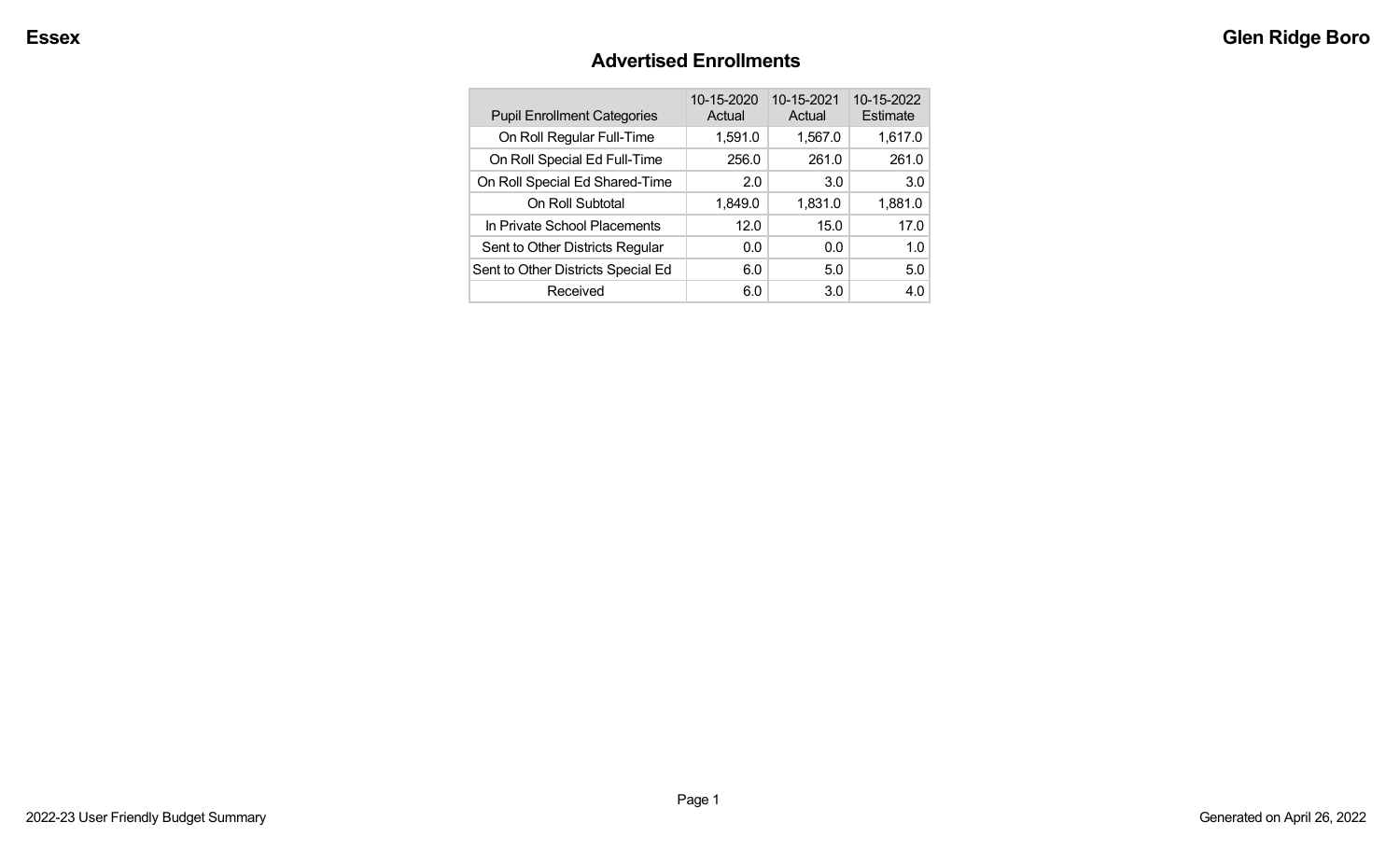#### **Advertised Revenues**

| <b>Budget Category</b>                             | Description                                     | Account      | 2020-21<br>Actual | 2021-22<br>Revised | 2022-23<br>Proposed |
|----------------------------------------------------|-------------------------------------------------|--------------|-------------------|--------------------|---------------------|
|                                                    | Local Tax Levy                                  | 10-1210      | 31,352,804        | 31,979,860         | 32,619,457          |
|                                                    | <b>Total Tuition</b>                            | 10-1300      | 295,598           | 366,723            | 845,380             |
|                                                    | Rents and Royalties                             | 10-1910      | 500               | 5,000              | 80,000              |
| <b>General Fund Revenues from Local Sources</b>    | <b>Unrestricted Miscellaneous Revenues</b>      | 10-1XXX      | 366,736           | 47,500             | 142,500             |
|                                                    | Interest Earned on Capital Reserve Funds        | 10-1XXX      | 3,175             | 9,000              | 3,000               |
|                                                    | <b>Other Restricted Miscellaneous Revenues</b>  | 10-1XXX      | 276               | $\Omega$           | $\Omega$            |
|                                                    | <b>Total Revenues from Local Sources</b>        |              | 32,019,089        | 32,408,083         | 33,690,337          |
|                                                    | <b>Categorical Transportation Aid</b>           | 10-3121      | 123,908           | 123,908            | 123,908             |
|                                                    | <b>Extraordinary Aid</b>                        | 10-3131      | 320,990           | $\Omega$           | $\Omega$            |
| <b>General Fund Revenues from State Sources</b>    | <b>Categorical Special Education Aid</b>        | 10-3132      | 1,023,775         | 1,339,221          | 1,665,741           |
|                                                    | <b>Categorical Security Aid</b>                 | 10-3177      | 147,881           | 147,881            | 147,881             |
|                                                    | <b>Other State Aids</b>                         | 10-3XXX      | 8,990             | $\Omega$           | $\Omega$            |
|                                                    | <b>Total Revenues from State Sources</b>        |              | 1,625,544         | 1,611,010          | 1,937,530           |
|                                                    | <b>Budgeted Fund Balance-Operating Budget</b>   | 10-303       | 0                 | 1,600,000          | 1,779,333           |
| <b>General Fund Revenues from Other Sources</b>    | Withdrawal from Capital Reserve for Local Share | 10-307       | $\mathbf{0}$      | 192,161            | 1,350,000           |
|                                                    | <b>Adjustment for Prior Year Encumbrances</b>   |              | 0                 | 150,741            | 0                   |
|                                                    | Actual Revenues (Over)/Under Expenditures       |              | $-651,649$        | $\mathbf 0$        | $\Omega$            |
| <b>General Fund Revenues</b>                       | <b>Total Operating Budget</b>                   |              | 32,992,984        | 35,961,995         | 38,757,200          |
|                                                    | <b>Student Activity Fund Revenue</b>            | 20-1760      | 251,517           | 100,000            | 20,000              |
| Special Revenue Fund Revenues from Local Sources   | Other Revenue from Local Sources                | 20-1XXX      | 122,110           | 0                  | $\mathbf{0}$        |
|                                                    | <b>Total Revenues from Local Sources</b>        | 20-1XXX      | 373,627           | 100,000            | 20,000              |
|                                                    | Title I                                         | 20-4411-4416 | 178,234           | 151,499            | 162,361             |
|                                                    | Title II                                        | 20-4451-4455 | 38,500            | 34,504             | 33,969              |
|                                                    | Title III                                       | 20-4491-4494 | 3,022             | 1,808              | $\Omega$            |
|                                                    | Title IV                                        | 20-4471-4474 | 11,062            | 9,403              | 10,738              |
| Special Revenue Fund Revenues from Federal Sources | IDEA Part B (Handicapped)                       | 20-4420-4429 | 379,237           | 322,352            | 319,987             |
|                                                    | ARP-ESSER                                       | 20-4540      | $\mathbf 0$       | 0                  | 600,000             |
|                                                    | <b>CARES Act Education Stabilization Fund</b>   | 20-4530      | 173,187           | $\Omega$           |                     |
|                                                    | <b>CRRSA Act-ESSER II</b>                       | 20-4534      | 0                 | 283,659            | 283,659             |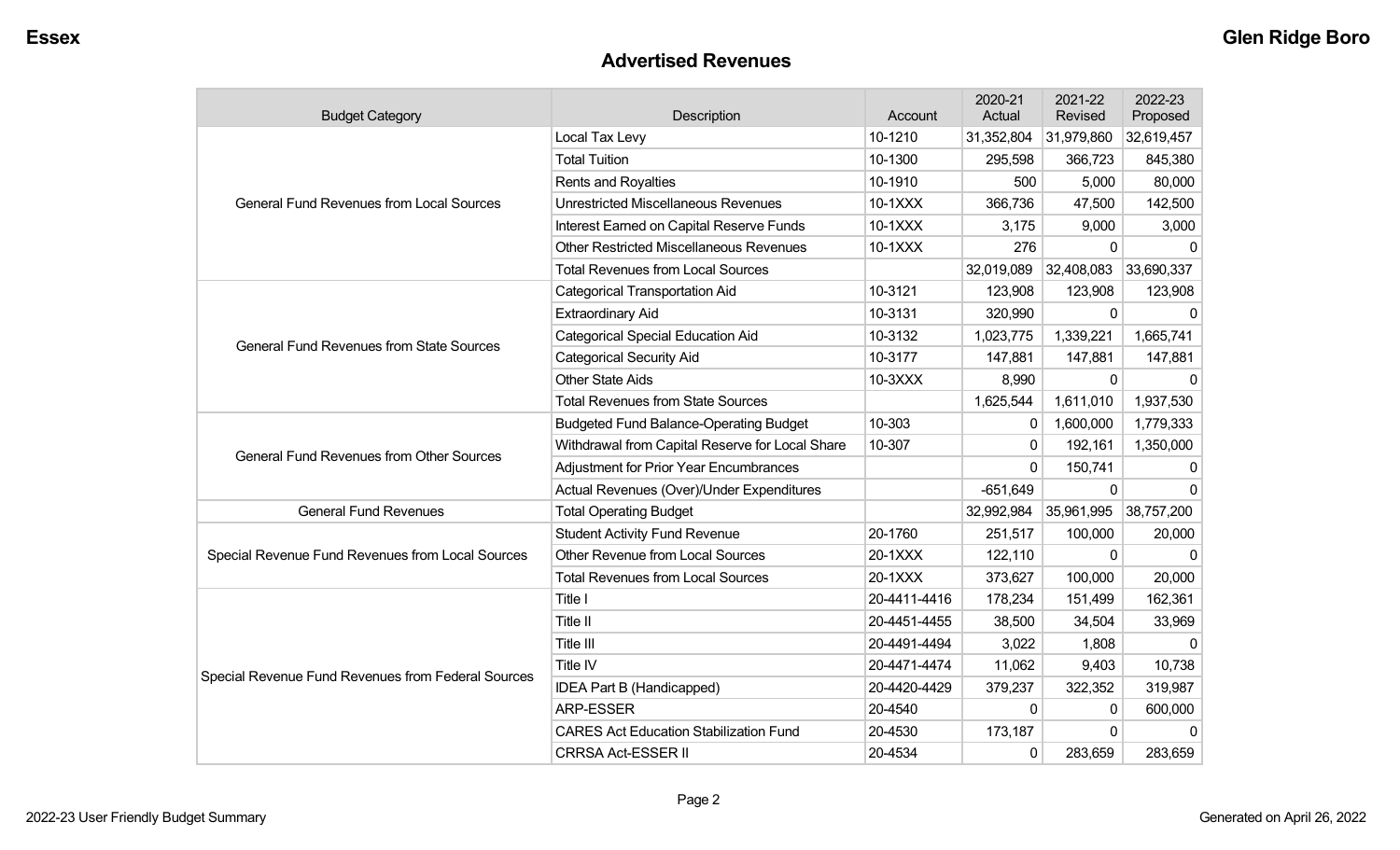#### **Advertised Revenues**

| <b>Budget Category</b>                             | Description                                  | Account | 2020-21<br>Actual | 2021-22<br>Revised | 2022-23<br>Proposed |
|----------------------------------------------------|----------------------------------------------|---------|-------------------|--------------------|---------------------|
|                                                    | <b>CRRSA Act-Learning Acceleration Grant</b> | 20-4535 | $\mathbf{0}$      | 18,203             | 18,204              |
| Special Revenue Fund Revenues from Federal Sources | <b>CRRSA Act-Mental Health Grant</b>         | 20-4536 | 0                 | 22,500             | 22,500              |
|                                                    | Total Revenues from Federal Sources          |         | 783,242           | 843,928            | 1,451,418           |
| Special Revenue Fund Revenues                      | <b>Total Grants and Entitlements</b>         |         | 1,134,690         | 943,928            | 1,471,418           |
|                                                    | Local Tax Levy                               | 40-1210 | 1,644,384         | 1,766,754          | 1,689,375           |
|                                                    | Interest on Investments                      | 40-1510 | 1,770             | 0                  | 0                   |
| Debt Service Fund Revenues from Local Sources      | <b>Miscellaneous</b>                         | 40-1XXX | 1,770             | 0                  | 0                   |
|                                                    | Total Revenues from Local Sources            |         | 1,646,154         | 1,766,754          | 1,689,375           |
| Debt Service Fund Revenues from State Sources      | Debt Service Aid Type II                     | 40-3160 | 212,627           | 209,466            | 310,090             |
|                                                    | <b>Budgeted Fund Balance</b>                 | 40-303  | $\Omega$          | 46,415             | 1,770               |
| Debt Service Fund Revenues from Other Sources      | <b>Total Local Repayment of Debt</b>         |         | 1,858,781         | 2,022,635          | 2,001,235           |
|                                                    | Actual Revenues (Over)/Under Expenditures    |         | 178,854           |                    | 0                   |
| Debt Service Fund Revenues                         | Total Repayment of Debt                      |         | 2,037,635         | 2,022,635          | 2,001,235           |
| All Fund Revenues                                  | <b>Total Revenues/Sources</b>                |         | 36,165,309        | 38,928,558         | 42,229,853          |
| <b>Revenues Net of Transfers</b>                   | Total Revenues/Sources Net of Transfers      |         | 36,165,309        | 38,928,558         | 42,229,853          |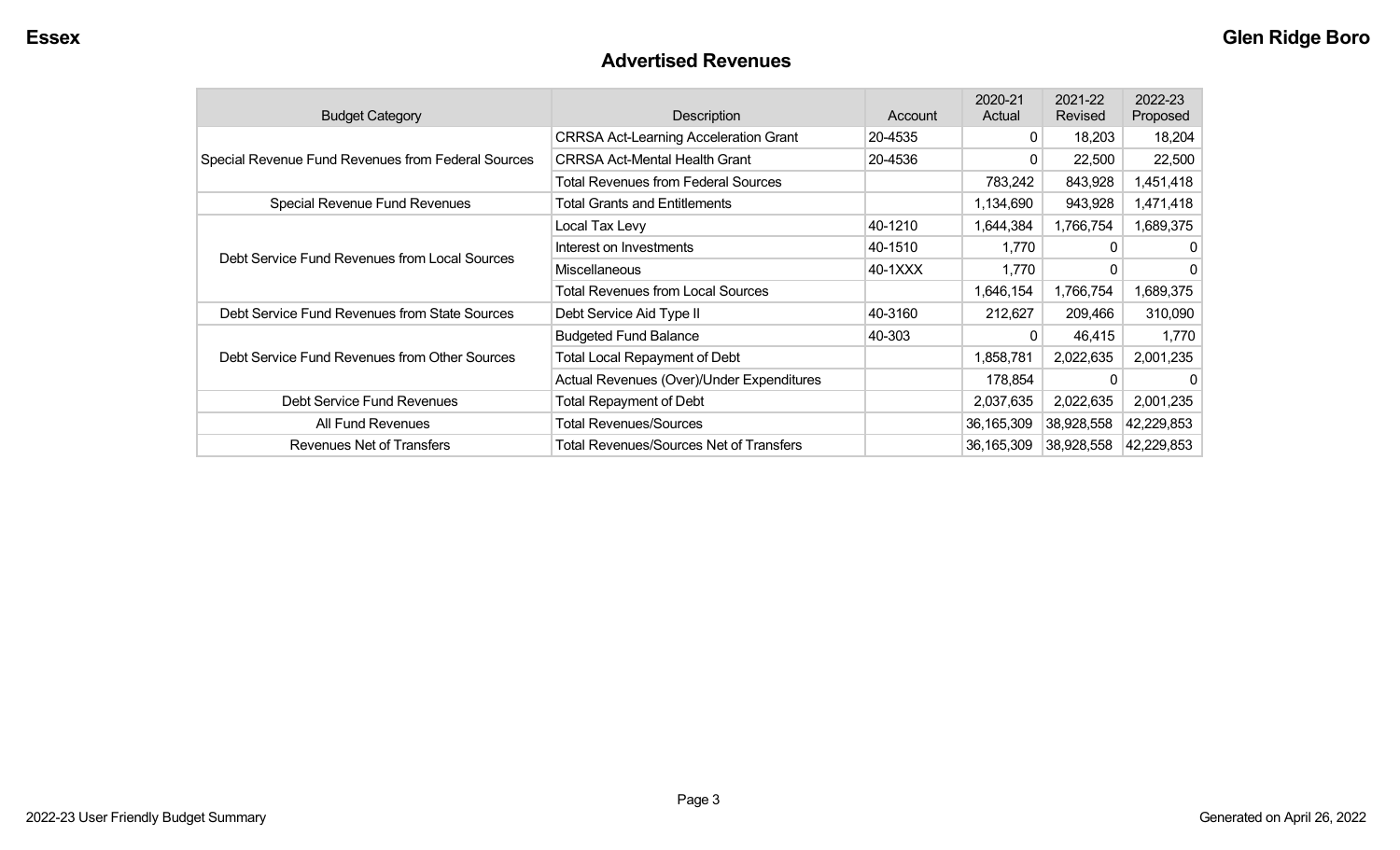# **Advertised Appropriations**

| <b>Budget Category</b>                             | Description                                                                        | Account        | 2020-21<br>Actual | 2021-22<br>Revised      | 2022-23<br>Proposed |
|----------------------------------------------------|------------------------------------------------------------------------------------|----------------|-------------------|-------------------------|---------------------|
|                                                    | <b>Regular Programs-Instruction</b>                                                | 11-1XX-100-XXX | 11,883,484        | 12,767,913              | 13,267,839          |
|                                                    | <b>Special Education-Instruction</b>                                               | 11-2XX-100-XXX | 2,189,401         | 2,459,110               | 2,508,949           |
| General Fund Current Expenses for Instruction      | <b>Basic Skills/Remedial-Instruction</b>                                           | 11-230-100-XXX | 323,135           | 281,594                 | 326,175             |
|                                                    | <b>Bilingual Education-Instruction</b>                                             | 11-240-100-XXX | 787               | 1,735                   | 1,500               |
|                                                    | School-Sponsored Cocurricular or Extracurricular Activities-Instruction            | 11-401-100-XXX | 234,785           | 283,547                 | 326,513             |
|                                                    | School-Sponsored Athletics-Instruction                                             | 11-402-100-XXX | 570,051           | 682,028                 | 678,602             |
|                                                    | Undistributed Expenditures-Instruction (Tuition)                                   | 11-000-100-XXX | 1,502,382         | 1,896,411               | 2,171,135           |
|                                                    | Undistributed Expenditures-Health Services                                         | 11-000-213-XXX | 459,957           | 440,321                 | 426,080             |
|                                                    | Undistributed Expenditures-Speech, OT, PT and Related Services                     | 11-000-216-XXX | 670,492           | 577,982                 | 690,556             |
|                                                    | Undistributed Expenditures-Other Support Services, Students-Extraordinary Services | 11-000-217-XXX | 353,646           | 426,258                 | 544,902             |
|                                                    | <b>Undistributed Expenditures-Guidance</b>                                         | 11-000-218-XXX | 662,600           | 728,187                 | 746,973             |
|                                                    | Undistributed Expenditures-Child Study Teams                                       | 11-000-219-XXX | 686,831           | 746,745                 | 885,059             |
|                                                    | Undistributed Expenditures-Improvement of Instruction Services                     | 11-000-221-XXX | 26,350            | 36,200                  | 36,200              |
|                                                    | Undistributed Expenditures-Education Media Services/Library                        | 11-000-222-XXX | 658,908           | 490,057                 | 602,853             |
| General Fund Current Expenses for Support Services | Undistributed Expenditures-Instructional Staff Training Services                   | 11-000-223-XXX | 194               | 32,795                  | 23,695              |
|                                                    | Undistributed Expenditures-Support Services-General Administration                 | 11-000-230-XXX | 925,998           | 947,756                 | 1,022,864           |
|                                                    | Undistributed Expenditures-Support Services-School Administration                  | 11-000-240-XXX | 1,936,893         | 2,166,389               | 2,259,793           |
|                                                    | Undistributed Expenditures-Central Services                                        | 11-000-251-XXX | 464,889           | 492,246                 | 525,797             |
|                                                    | Undistributed Expenditures-Administrative InformationTechnology                    | 11-000-252-XXX | 181,497           | 123,285                 | 105,713             |
|                                                    | Undistributed Expenditures-Operation and Maintenance of Plant Services             | 11-000-26X-XXX | 2,859,240         | 2,865,618               | 2,880,029           |
|                                                    | Undistributed Expenditures-Student Transportation Services                         | 11-000-270-XXX | 555,503           | 1,131,996               | 1,157,376           |
|                                                    | Personal Services-Employee Benefits                                                | 11-XXX-XXX-2XX | 4,980,789         | 5,761,663               | 5,427,597           |
|                                                    | <b>Total Undistributed Expenditures</b>                                            |                | 16,926,169        | 18,863,909              | 19,506,622          |
| <b>General Fund Current Expenses</b>               | <b>Total General Current Expense</b>                                               |                | 32,127,812        | 35,339,836              | 36,616,200          |
|                                                    | Equipment                                                                          | 12-XXX-XXX-730 | 217,617           | 120,222                 | 72,000              |
| Capital Outlay                                     | Facilities Acquisition and Construction Services                                   | 12-000-400-XXX | 647,555           | 492,937                 | 2,066,000           |
|                                                    | Interest Deposit to Capital Reserve                                                | 10-604         | $\Omega$          | 9,000                   | 3,000               |
|                                                    | <b>Total Capital Outlay</b>                                                        |                | 865,172           | 622,159                 | 2,141,000           |
| General Fund Expenses and Transfers                | <b>General Fund Grand Total</b>                                                    |                | 32,992,984        | $35,961,995$ 38,757,200 |                     |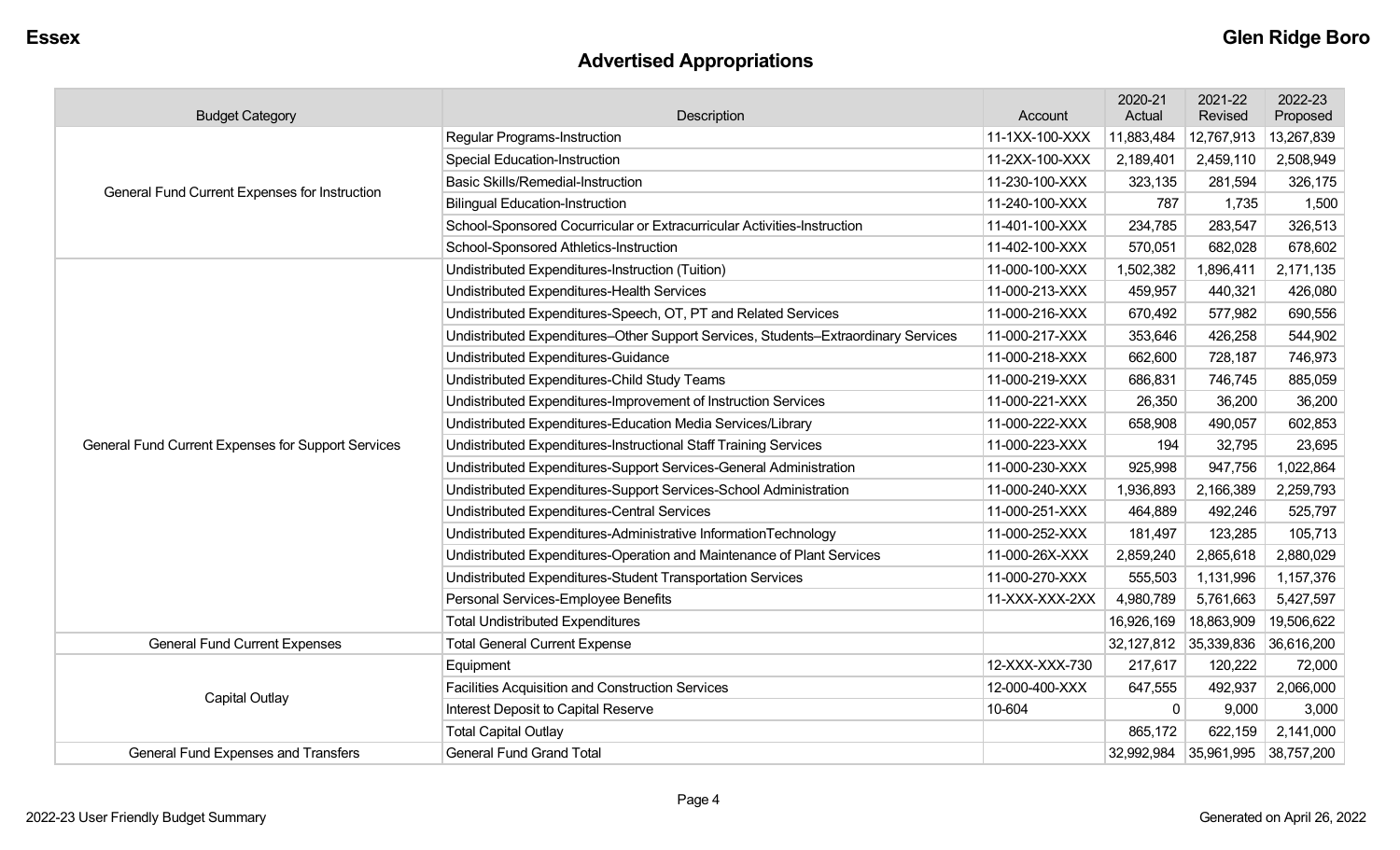# **Advertised Appropriations**

| <b>Budget Category</b>                                    | Description                                          | Account        | 2020-21<br>Actual | 2021-22<br>Revised            | 2022-23<br>Proposed |
|-----------------------------------------------------------|------------------------------------------------------|----------------|-------------------|-------------------------------|---------------------|
| Special Revenue Fund Expenses for Grants and Entitlements | Local Projects                                       | 20-XXX-XXX-XXX | 122,110           | $\Omega$                      | -0                  |
|                                                           | Title I                                              | 20-XXX-XXX-XXX | 178,234           | 151,499                       | 162,361             |
|                                                           | Title II                                             | 20-XXX-XXX-XXX | 38,500            | 34,504                        | 33,969              |
|                                                           | Title III                                            | 20-XXX-XXX-XXX | 3,022             | 1,808                         | -0                  |
|                                                           | Title IV                                             | 20-XXX-XXX-XXX | 11,062            | 9,403                         | 10,738              |
|                                                           | IDEA Part B (Handicapped)                            | 20-XXX-XXX-XXX | 379,237           | 322,352                       | 319,987             |
| Special Revenue Fund Expenses for Federal Projects        | <b>CARES Act Education Stabilization Fund</b>        | 20-477-XXX-XXX | 173,187           | $\Omega$                      | -0                  |
|                                                           | CRRSA Act-ESSER II Grant Program                     | 20-483-xxx-xxx |                   | 283,659                       | 283,659             |
|                                                           | <b>CRRSA Act-Learning Acceleration Grant Program</b> | 20-484-xxx-xxx |                   | 18,203                        | 18,204              |
|                                                           | <b>CRRSA Act-Mental Health Grant Program</b>         | 20-485-xxx-xxx |                   | 22,500                        | 22,500              |
|                                                           | <b>ARP-ESSER Grant Program</b>                       | 20-487-XXX-XXX |                   | $\Omega$                      | 600,000             |
|                                                           | <b>Total Federal Projects</b>                        | 20-XXX-XXX-XXX | 783,242           | 843,928                       | 1,451,418           |
| Special Revenue Fund Expenses                             | <b>Total Special Revenue Funds</b>                   |                | 1,134,690         | 943,928                       | 1,471,418           |
| Debt Service Fund Expenses                                | <b>Total Regular Debt Service</b>                    | 40-701-510-XXX | 2,037,635         | 2,022,635                     | 2,001,235           |
|                                                           | <b>Total Debt Service Funds</b>                      |                | 2,037,635         | 2,022,635                     | 2,001,235           |
| All Fund Expenses                                         | <b>Total Expenditures/Appropriations</b>             |                | 36,165,309        | 38,928,558                    | 42,229,853          |
| <b>Expenses Net of Transfers</b>                          | <b>Total Expenditures Net of Transfers</b>           |                | 36,165,309        | $ 38,928,558 \t   42,229,853$ |                     |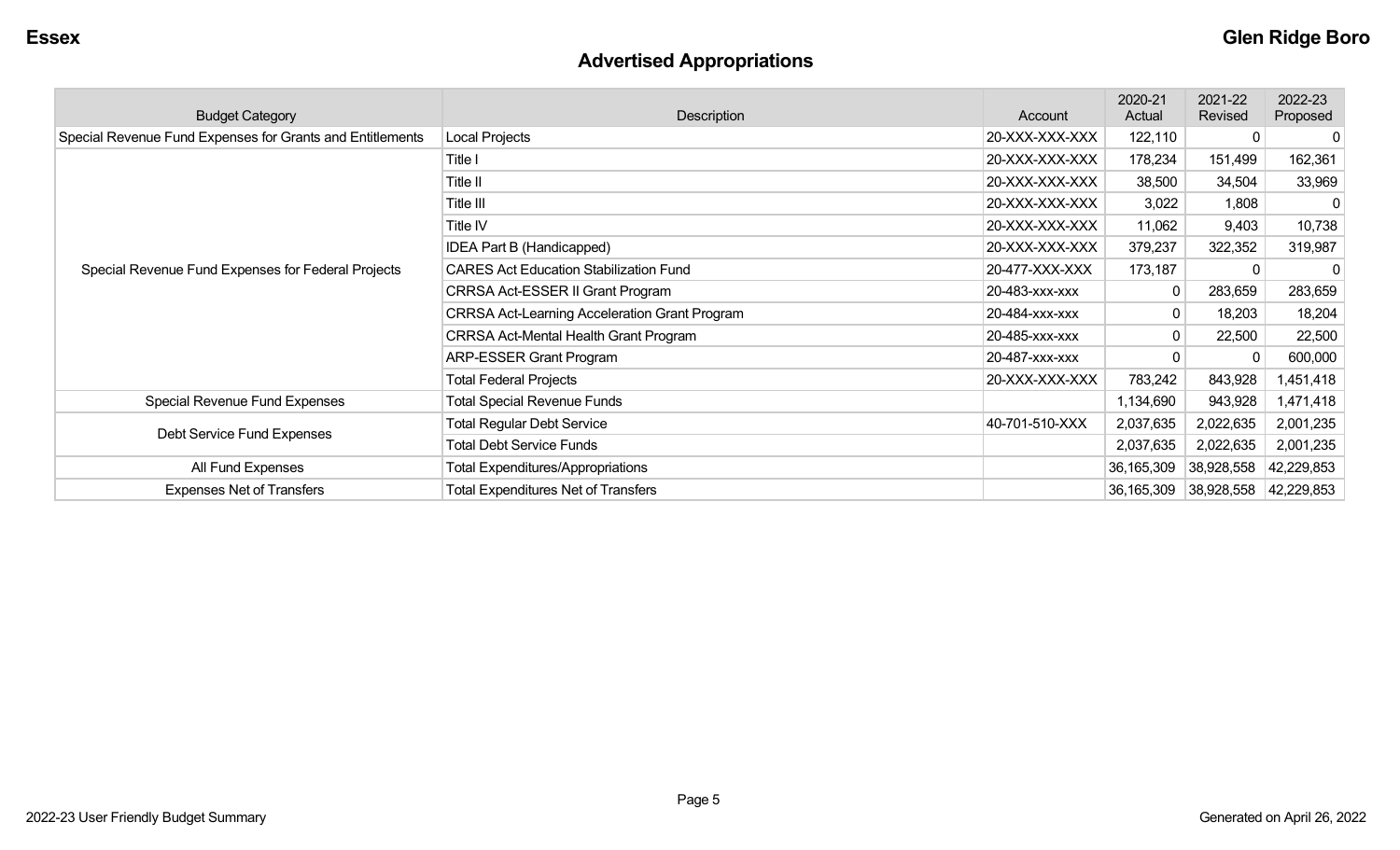# **Advertised Recapitulation of Balances**

| <b>Fund Balance Category</b>                   | <b>Budget Category</b>                                           | <b>Audited</b><br><b>Balance</b><br>06/30/2020 | Audited<br><b>Balance</b><br>06/30/2021 | Estimated<br><b>Balance</b><br>06/30/2022 | Estimated<br><b>Balance</b><br>06/30/2023 |
|------------------------------------------------|------------------------------------------------------------------|------------------------------------------------|-----------------------------------------|-------------------------------------------|-------------------------------------------|
| Unrestricted                                   | <b>General Operating Budget</b>                                  | 1,129,959                                      | 1,649,699                               | 1,611,783                                 | 1,432,450                                 |
|                                                | Repayment of Debt                                                | 227,039                                        | 48,185                                  | 1,770                                     |                                           |
|                                                | Capital Reserve                                                  | 1,444,675                                      | 1,545,486                               | 1,362,325                                 | 15,325                                    |
|                                                | <b>Adult Education Programs</b>                                  |                                                |                                         |                                           | 0                                         |
|                                                | Maintenance Reserve                                              | 0                                              |                                         |                                           | 0                                         |
|                                                | Legal Reserve                                                    | 2,964,794                                      | 3,200,000                               | 1,600,000                                 |                                           |
| <b>Restricted for General Operating Budget</b> | Unemployment Fund                                                | 174,935                                        | 181,834                                 | 181,834                                   | 181,834                                   |
|                                                | <b>Tuition Reserve</b>                                           | 0                                              |                                         |                                           |                                           |
|                                                | <b>Current Expense Emergency Reserve</b>                         | 0                                              | $\Omega$                                | 0                                         | 0                                         |
|                                                | Impact Aid Reserve for General Expenses (Sections 8002 and 8003) | 0                                              | $\Omega$                                | $\Omega$                                  | 0                                         |
|                                                | Impact Aid Reserve for Capital Expenses (Sections 8007 and 8008) | 0                                              | 0                                       | 0                                         | 0                                         |
|                                                | <b>Student Activity Fund</b>                                     | 175,407                                        | 197,586                                 | 197,586                                   | 197,586                                   |
| Restricted for Special Revenue Fund            | Scholarship Fund                                                 | 0                                              | $\Omega$                                | <sup>0</sup>                              |                                           |
| Restricted for Repayment of Debt               | Restricted for Repayment of Debt                                 | 0                                              | 0                                       | 0                                         | 0                                         |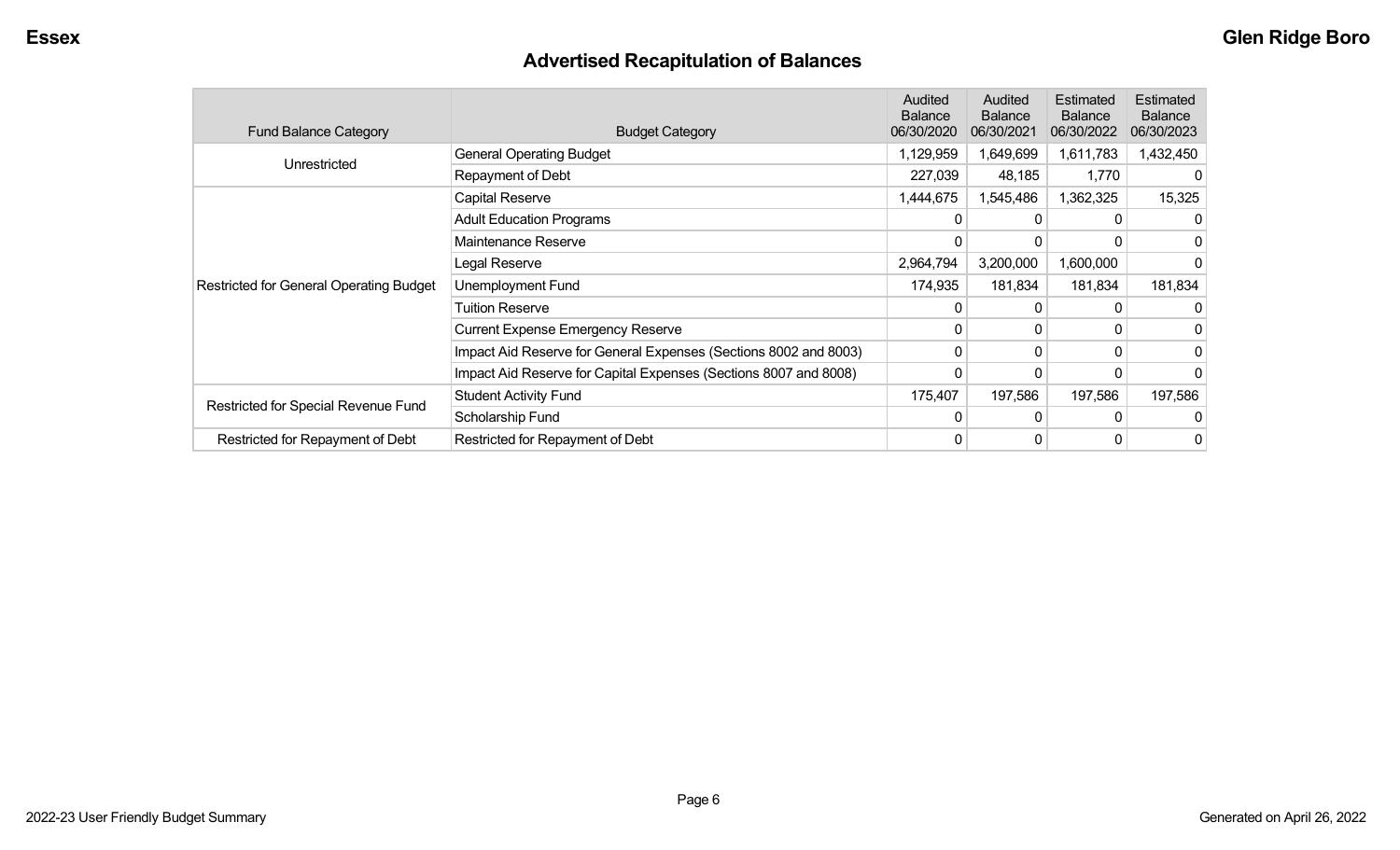#### **Advertised Per Pupil Cost Calculations**

| Per Pupil Cost Calculations                       | 2019-20<br><b>Actual Costs</b> | 2020-21<br><b>Actual Costs</b> | 2021-22<br><b>Original Budget</b> | 2021-22<br><b>Revised Budget</b> | 2022-23<br>Proposed Budget |
|---------------------------------------------------|--------------------------------|--------------------------------|-----------------------------------|----------------------------------|----------------------------|
| <b>Total Budgetary Comparative Per Pupil Cost</b> | \$15,382                       | \$16,496                       | \$17,125                          | \$17,630                         | \$17,679                   |
| <b>Total Classroom Instruction</b>                | \$9,116                        | \$9,656                        | \$10,162                          | \$10,515                         | \$10,412                   |
| <b>Classroom-Salaries and Benefits</b>            | \$8,630                        | \$9,088                        | \$9,682                           | \$9,989                          | \$9,911                    |
| <b>Classroom-General Supplies and Textbooks</b>   | \$461                          | \$544                          | \$401                             | \$445                            | \$405                      |
| <b>Classroom-Purchased Services</b>               | \$25                           | \$23                           | \$79                              | \$81                             | \$96                       |
| <b>Total Support Services</b>                     | \$2,159                        | \$2,313                        | \$2,277                           | \$2,307                          | \$2,514                    |
| Support Services-Salaries and Benefits            | \$1,775                        | \$1,975                        | \$2,019                           | \$1,988                          | \$2,201                    |
| <b>Total Administrative Costs</b>                 | \$2,158                        | \$2,277                        | \$2,417                           | \$2,419                          | \$2,418                    |
| <b>Administration Salaries and Benefits</b>       | \$1,741                        | \$1,820                        | \$1,971                           | \$2,017                          | \$1,978                    |
| Total Operations and Maintenance of Plant         | \$1,400                        | \$1,718                        | \$1,684                           | \$1,750                          | \$1,699                    |
| Operations and Maintenance-Salaries and Benefits  | \$771                          | \$774                          | \$896                             | \$899                            | \$894                      |
| <b>Board Contribution to Food Services</b>        | \$0                            | \$0                            | \$0                               | \$0                              | \$0                        |
| <b>Total Extracurricular Costs</b>                | \$540                          | \$524                          | \$574                             | \$628                            | \$626                      |
| <b>Total Equipment Costs</b>                      | \$304                          | \$119                          | \$38                              | \$66                             | \$38                       |
| Legal Costs                                       | \$89                           | \$61                           | \$85                              | \$56                             | \$84                       |
| Employee Benefits as a percentage of salaries*    | 23.36%                         | 23.98%                         | 26.01%                            | 25.62%                           | 22.85%                     |

\*Does not include pension and social security paid by the State on-behalf of the district.

\*\*Federal and State funds in the blended resource school-based budgets.

The information presented in columns 1 through 3 as well as the related descriptions of the per pupil cost calculations are contained in the Taxpayers' Guide to Education Spending and can be found on the Department of Education's Internet website: http://www.state.nj.us/education/guide/. This publication is also available in the board office and public libraries. The same calculations were performed using the 2021-22 revised appropriations and the 2022-23 budgeted appropriations presented in this advertised budget. Total Budgetary Comparative Per Pupil Cost is defined as current expense exclusive of tuition expenditures, transportation, residential costs, and judgments against the school district. For all years it also includes the restricted entitlement aids. With the exception of Total Equipment Cost, each of the other per pupil cost calculations presented is a component of the total comparative per pupil cost, although all components are not shown.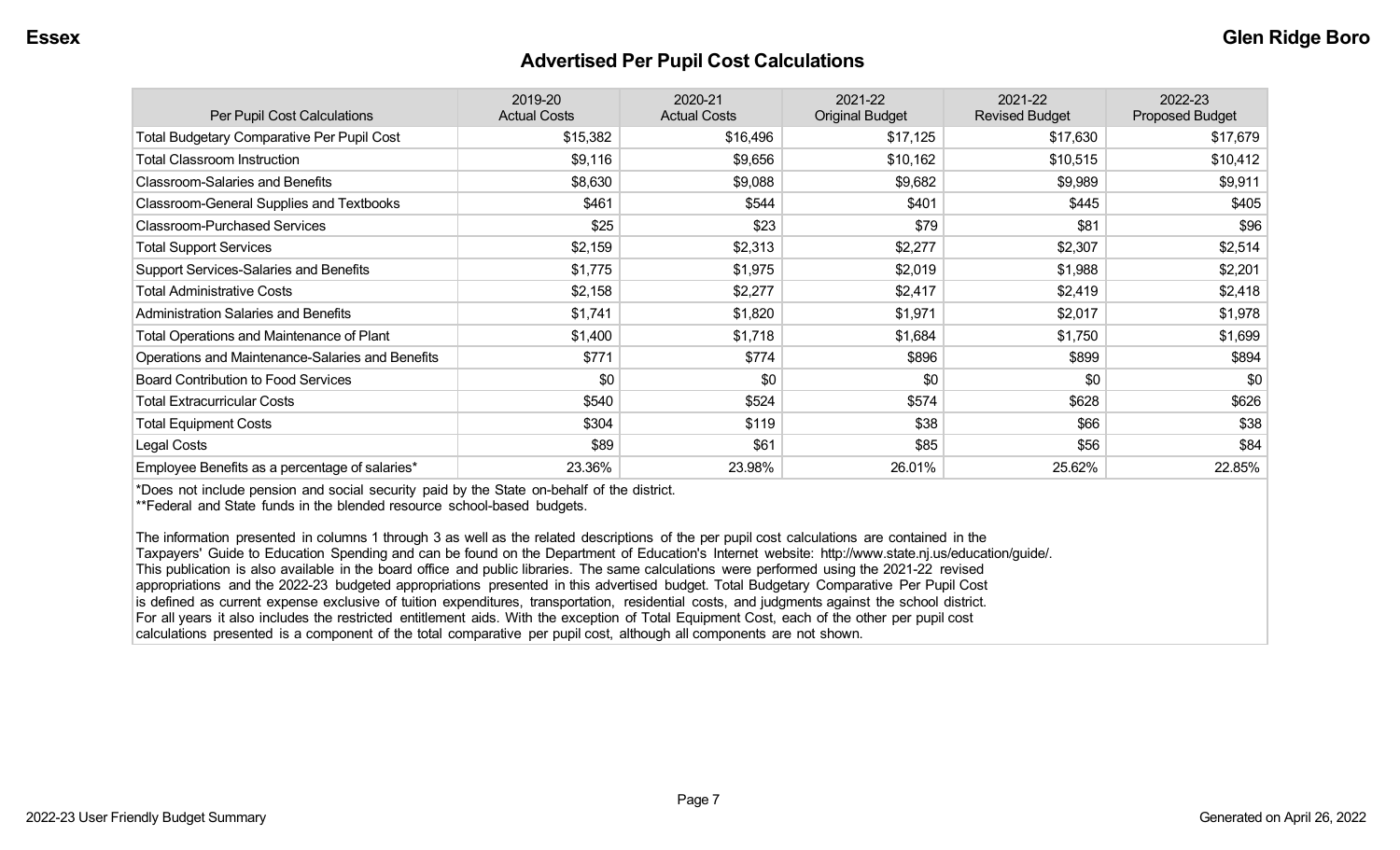| <b>Shared Service Category Type</b>            | <b>Shared Service Category Description</b>                                                                  | Amount<br>Saved<br>(Optional) |
|------------------------------------------------|-------------------------------------------------------------------------------------------------------------|-------------------------------|
| Insurance Coverages and Benefits               | Member of 2 joint insurance funds SAIF for property & casualty and NJSIG for workers compensation insurance |                               |
|                                                | Member School Health Insurance Fund pooled health benefits                                                  |                               |
|                                                | Member of purchasing cooperative Ed Data                                                                    |                               |
|                                                | Member of purchasing cooperative Educational Services Commission of NJ                                      |                               |
| Purchasing                                     | Member of purchasing cooperative Union County Cooperative Pricing                                           |                               |
|                                                | Member of the Alliance for Competitive Energy (ACES) for heating and electric                               |                               |
| Technology Services                            | Cooperative purchasing pricing                                                                              |                               |
| <b>Transportation Services, including Fuel</b> | <b>Busing through Educational Services Commission</b>                                                       |                               |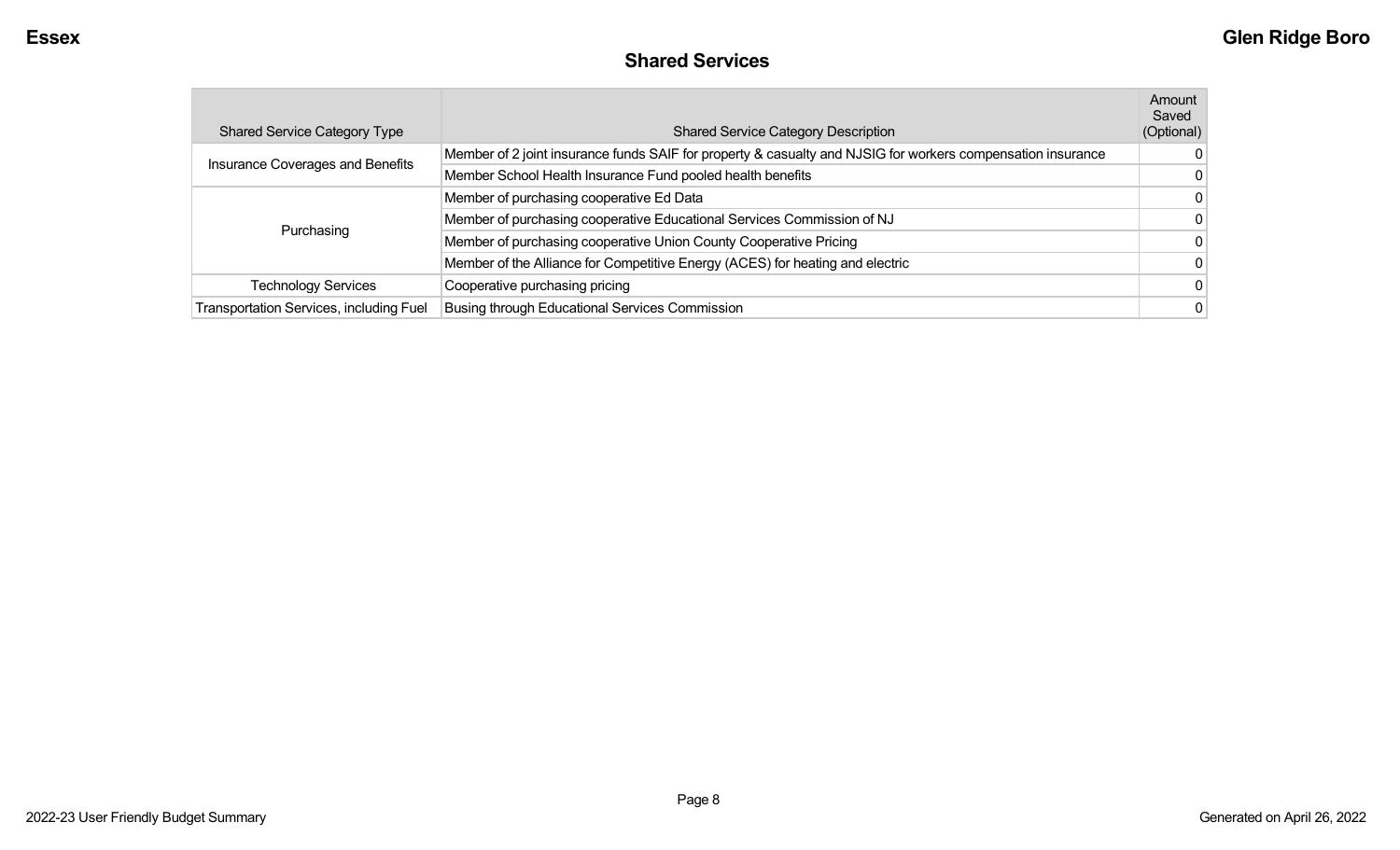#### **Estimated Tax Rates**

| Municipality       | Category                                                                                                           | Amount        |
|--------------------|--------------------------------------------------------------------------------------------------------------------|---------------|
|                    | (A) General Fund School Levy                                                                                       | 32,619,457    |
|                    | (D) Total School Levy                                                                                              | 34,308,832    |
|                    | (B) Estimated Net Taxable Valuation (as of 10/01/21)                                                               | 1,712,143,200 |
|                    | (H) Estimated Equalized Valuation (as of 10/01/21)                                                                 | 2,035,440,467 |
| Glen Ridge Borough | (C) Estimated 2022-23 General Fund School Tax Rate, Without Repayment of Debt or Adjustments=100x(A)/(B)           | 1.9052        |
|                    | (F) Estimated 2022-23 Total School Tax Rate, With Repayment of Debt and Adjustments=100x(D)/(B)                    | 2.0039        |
|                    | (I) Estimated 2022-23 Equalized General Fund School Tax Rate, Without Repayment of Debt or Adjustments=100x(A)/(H) | 1.6026        |
|                    | (L) Estimated 2022-23 Equalized Total School Tax Rate, With Repayment of Debt and Adjustments=100x(D)/(H)          | 1.6856        |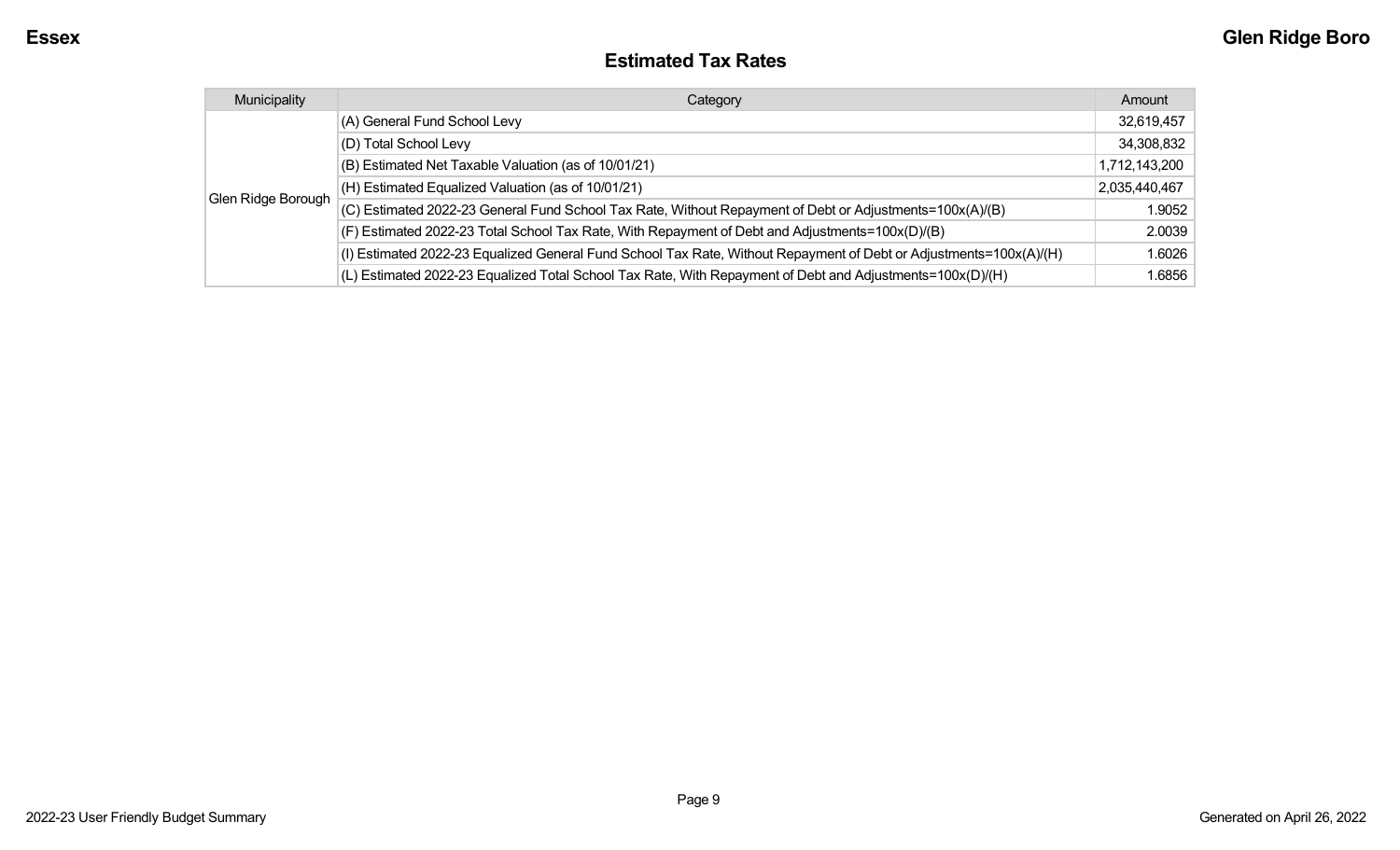| Name      | Category                                                                                  | Measure       |
|-----------|-------------------------------------------------------------------------------------------|---------------|
|           | <b>Job Title</b>                                                                          | Secretary     |
|           | Job Title II                                                                              | None Reported |
|           | <b>Base Annual Salary Amount</b>                                                          | \$79,635      |
|           | Full-Time Equivalent (FTE)                                                                | 1.0           |
|           | Shared with Another District?                                                             | N             |
|           | <b>Shared County</b>                                                                      | None Reported |
|           | <b>Shared District</b>                                                                    | None Reported |
|           | <b>Job Title Other District</b>                                                           | None Reported |
|           | Member of Collective Bargaining Unit (CBU)?                                               | N             |
|           | <b>Beginning Date of Contract</b>                                                         | 07/01/21      |
|           | <b>End Date of Contract</b>                                                               | 06/30/22      |
|           | Contracted Number of Annual Work Days                                                     | 245           |
|           | Contracted Number of Annual Vacation Days                                                 | 24            |
|           | <b>Contracted Number of Annual Sick Days</b>                                              | 15            |
| Amy Booth | <b>Contracted Number of Annual Personal Days</b>                                          | 3             |
|           | Contracted Number of Annual Consulting Days                                               | $\mathbf{0}$  |
|           | Number of Other Contracted Non-Working Days                                               | $\Omega$      |
|           | Description of Other Contracted Non-Working Days                                          | None Reported |
|           | <b>Total Allowances Amount</b>                                                            | \$2,000       |
|           | <b>Total Bonuses Amount</b>                                                               | \$0           |
|           | <b>Total Stipends Amount</b>                                                              | \$0           |
|           | District Contributions Above Teacher Contract for Insurance (Health, Dental, Life, Other) | \$1,315       |
|           | District Contributions Above Teacher Contract for Retirement Plans                        | \$0           |
|           | <b>Total Contractual Post-Employment Benefit Amount</b>                                   | \$24,622      |
|           | Contractual Post-Employment Benefit Description of Payout of Sick days                    | max \$15,000  |
|           | Contractual Post-Employment Benefit Description of Payout of Vacation days                | max 29 days   |
|           | Contractual Post-Employment Benefit Description of Payout of Personal days                | no payout     |
|           | Contractual Post-Employment Benefit Description of Other Benefits 1                       | None Reported |
|           | Contractual Post-Employment Benefit Description of Other Benefits 2                       | None Reported |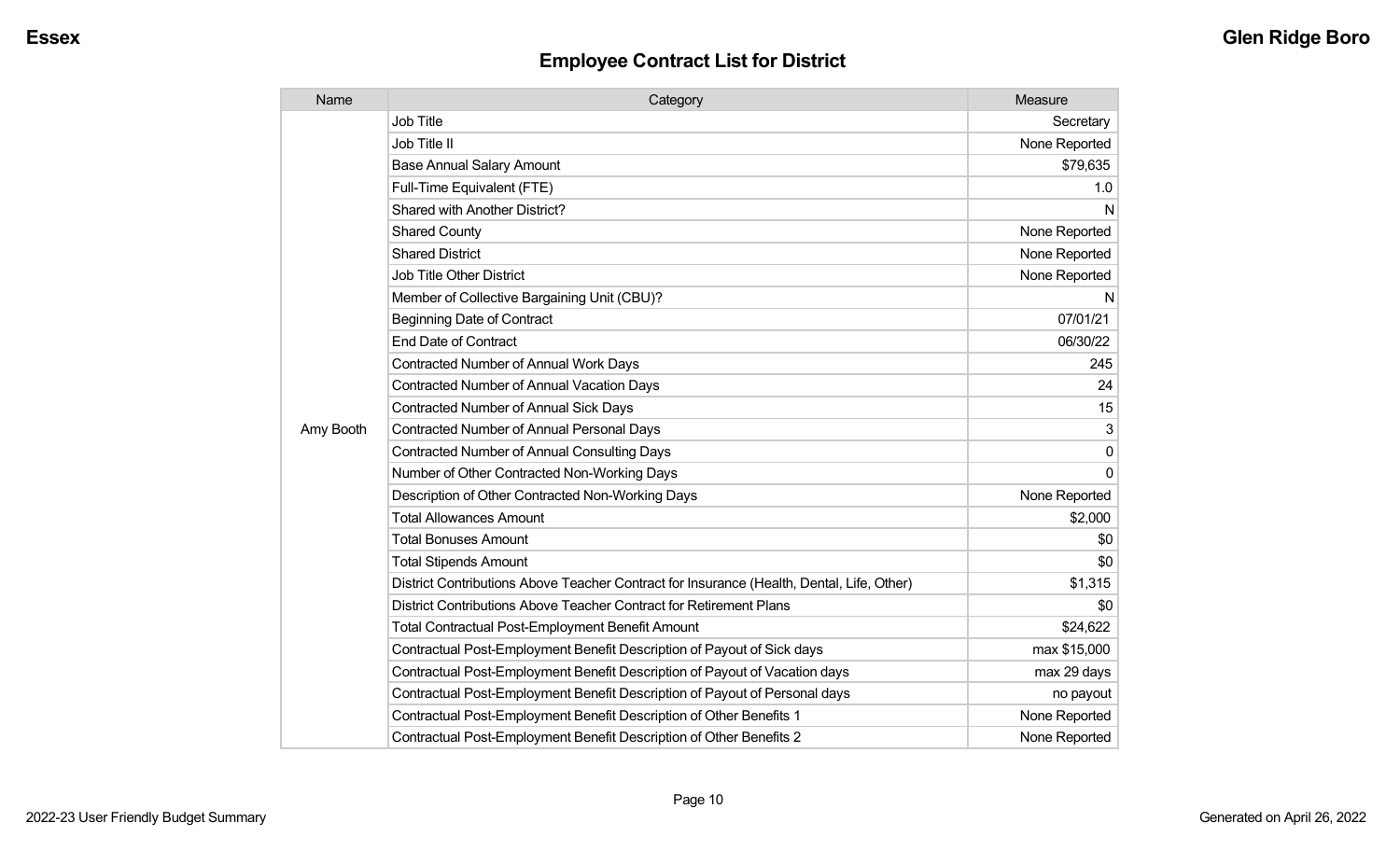| Name                  | Category                                                                                 | Measure                       |
|-----------------------|------------------------------------------------------------------------------------------|-------------------------------|
|                       | Contractual Post-Employment Benefit Description of Other Benefits 3                      | None Reported                 |
|                       | <b>Total Other/In-Kind Remuneration Amount</b>                                           | \$0                           |
|                       | Description of Other/In-Kind Remuneration Annual Option to Buyback Sick Time in Cash     | None Reported                 |
|                       | Description of Other/In-Kind Remuneration Annual Option to Buyback Vacation Time in Cash | None Reported                 |
| Amy Booth             | Description of Other/In-Kind Remuneration Annual Option to Buyback Personal Time in Cash | None Reported                 |
|                       | Description of Other/In-Kind Remuneration Annual Option to Other Remuneration 1          | None Reported                 |
|                       | Description of Other/In-Kind Remuneration Annual Option to Other Remuneration 2          | None Reported                 |
|                       | Description of Other/In-Kind Remuneration Annual Option to Other Remuneration 3          | None Reported                 |
|                       | <b>Additional Comment 1</b>                                                              | None Reported                 |
|                       | <b>Additional Comment 2</b>                                                              | None Reported                 |
|                       | <b>Additional Comment 3</b>                                                              | None Reported                 |
|                       | Job Title                                                                                | <b>Business Administrator</b> |
|                       | Job Title II                                                                             | <b>Board Secretary</b>        |
|                       | <b>Base Annual Salary Amount</b>                                                         | \$185,224                     |
|                       | Full-Time Equivalent (FTE)                                                               | 1.0                           |
|                       | <b>Shared with Another District?</b>                                                     | N                             |
|                       | <b>Shared County</b>                                                                     | None Reported                 |
|                       | <b>Shared District</b>                                                                   | None Reported                 |
|                       | <b>Job Title Other District</b>                                                          | None Reported                 |
|                       | Member of Collective Bargaining Unit (CBU)?                                              | N                             |
| <b>Barbara Murphy</b> | <b>Beginning Date of Contract</b>                                                        | 07/01/21                      |
|                       | <b>End Date of Contract</b>                                                              | 06/30/22                      |
|                       | <b>Contracted Number of Annual Work Days</b>                                             | 245                           |
|                       | <b>Contracted Number of Annual Vacation Days</b>                                         | 30                            |
|                       | <b>Contracted Number of Annual Sick Days</b>                                             | 15                            |
|                       | Contracted Number of Annual Personal Days                                                | 3                             |
|                       | <b>Contracted Number of Annual Consulting Days</b>                                       | 0                             |
|                       | Number of Other Contracted Non-Working Days                                              | 0                             |
|                       | Description of Other Contracted Non-Working Days                                         | None Reported                 |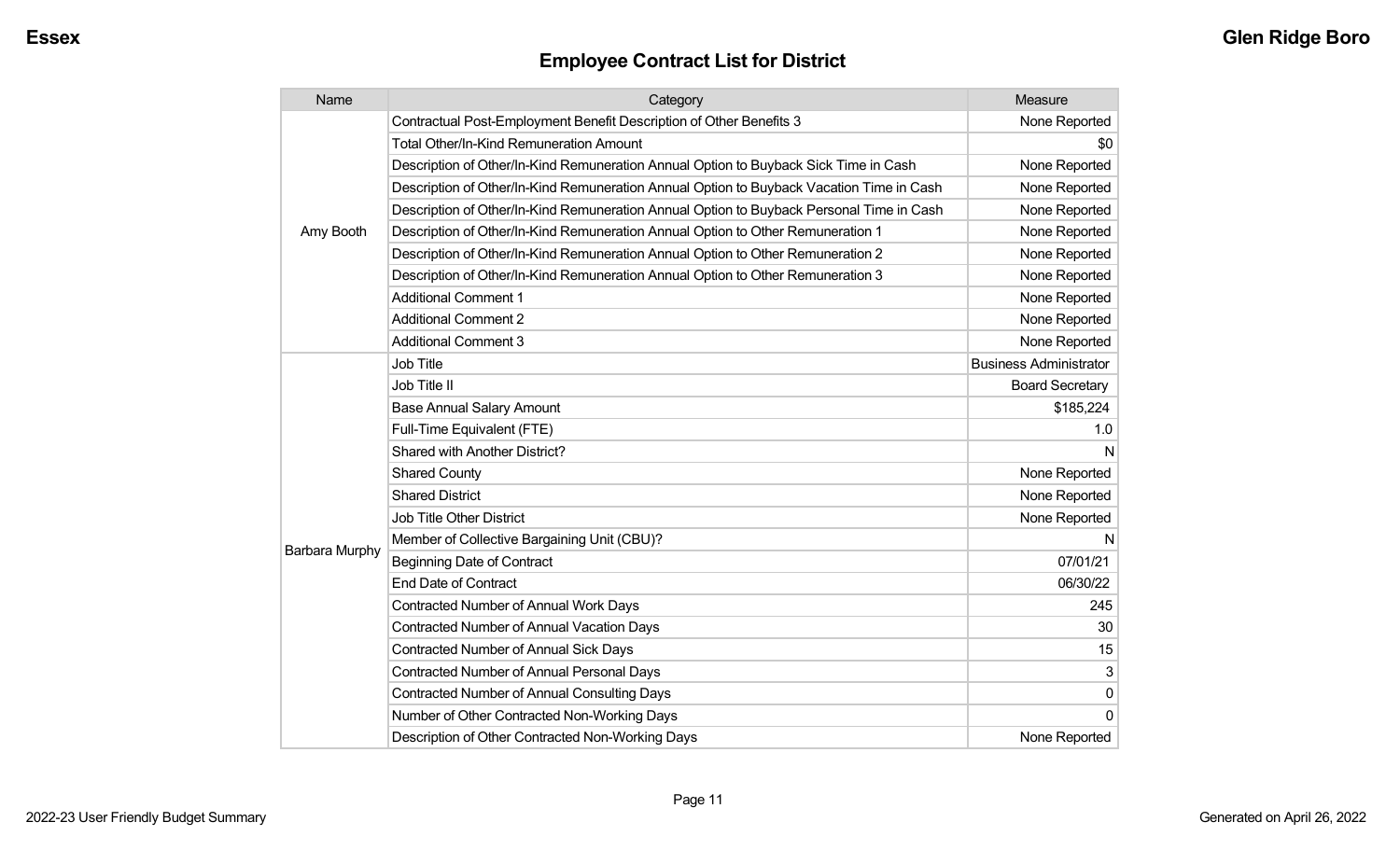| Name                  | Category                                                                                  | Measure                 |
|-----------------------|-------------------------------------------------------------------------------------------|-------------------------|
|                       | <b>Total Allowances Amount</b>                                                            | \$9,950                 |
|                       | <b>Total Bonuses Amount</b>                                                               | \$0                     |
|                       | <b>Total Stipends Amount</b>                                                              | \$0                     |
|                       | District Contributions Above Teacher Contract for Insurance (Health, Dental, Life, Other) | \$3,727                 |
|                       | District Contributions Above Teacher Contract for Retirement Plans                        | \$0                     |
|                       | <b>Total Contractual Post-Employment Benefit Amount</b>                                   | \$39,934                |
|                       | Contractual Post-Employment Benefit Description of Payout of Sick days                    | max \$15000             |
|                       | Contractual Post-Employment Benefit Description of Payout of Vacation days                | max 35 days             |
|                       | Contractual Post-Employment Benefit Description of Payout of Personal days                | no payout               |
|                       | Contractual Post-Employment Benefit Description of Other Benefits 1                       | None Reported           |
|                       | Contractual Post-Employment Benefit Description of Other Benefits 2                       | None Reported           |
| <b>Barbara Murphy</b> | Contractual Post-Employment Benefit Description of Other Benefits 3                       | None Reported           |
|                       | Total Other/In-Kind Remuneration Amount                                                   | \$0                     |
|                       | Description of Other/In-Kind Remuneration Annual Option to Buyback Sick Time in Cash      | None Reported           |
|                       | Description of Other/In-Kind Remuneration Annual Option to Buyback Vacation Time in Cash  | None Reported           |
|                       | Description of Other/In-Kind Remuneration Annual Option to Buyback Personal Time in Cash  | None Reported           |
|                       | Description of Other/In-Kind Remuneration Annual Option to Other Remuneration 1           | None Reported           |
|                       | Description of Other/In-Kind Remuneration Annual Option to Other Remuneration 2           | None Reported           |
|                       | Description of Other/In-Kind Remuneration Annual Option to Other Remuneration 3           | None Reported           |
|                       | <b>Additional Comment 1</b>                                                               | None Reported           |
|                       | <b>Additional Comment 2</b>                                                               | None Reported           |
|                       | <b>Additional Comment 3</b>                                                               | None Reported           |
|                       | <b>Job Title</b>                                                                          | Other                   |
|                       | Job Title II                                                                              | <b>Accounts Payable</b> |
|                       | <b>Base Annual Salary Amount</b>                                                          | \$81,151                |
| Cindy Short           | Full-Time Equivalent (FTE)                                                                | 1.0                     |
|                       | Shared with Another District?                                                             | N                       |
|                       | <b>Shared County</b>                                                                      | None Reported           |
|                       | <b>Shared District</b>                                                                    | None Reported           |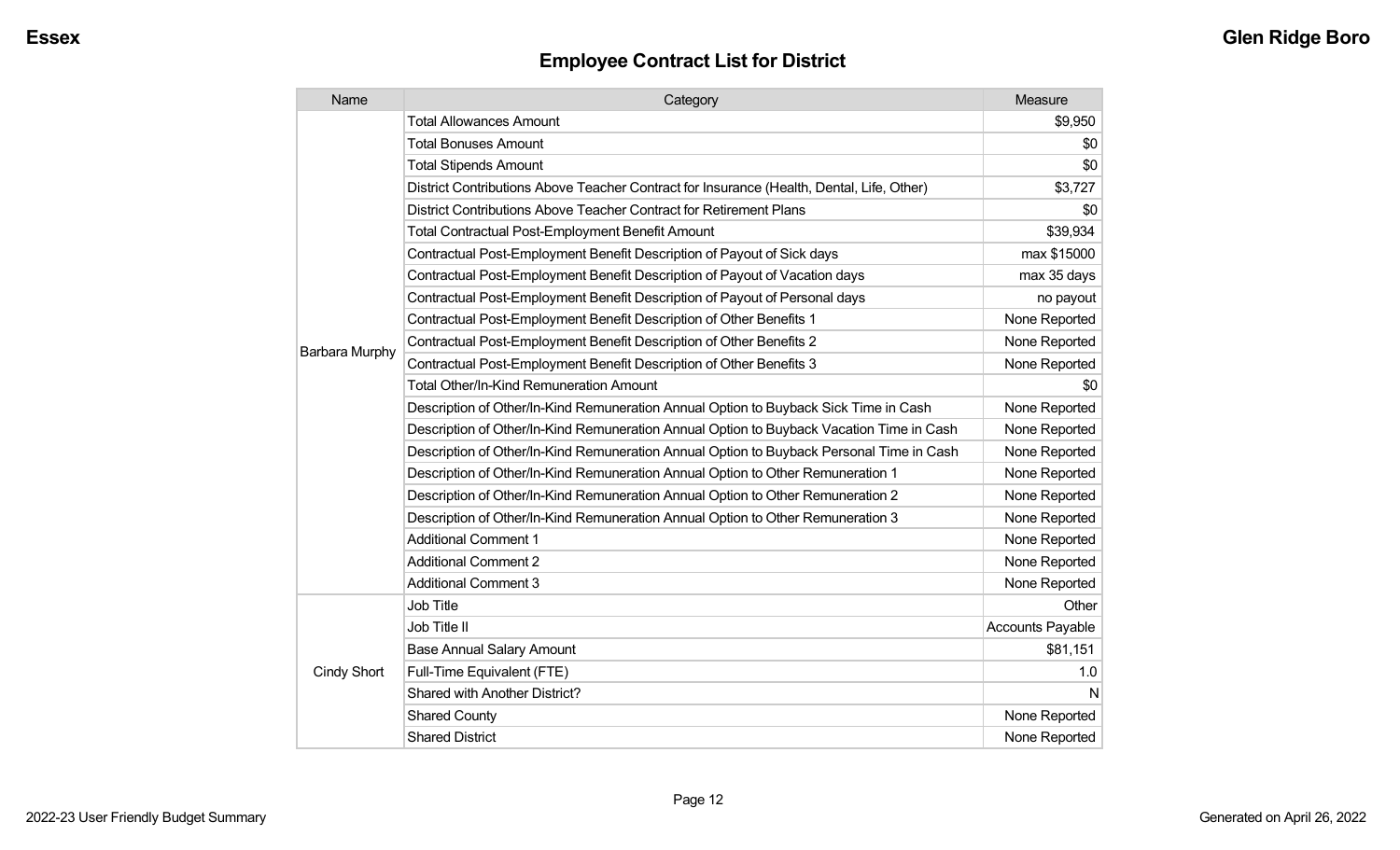| Name | Category                                                                                                | Measure       |
|------|---------------------------------------------------------------------------------------------------------|---------------|
|      | <b>Job Title Other District</b>                                                                         | None Reported |
|      | Member of Collective Bargaining Unit (CBU)?                                                             | N             |
|      | <b>Beginning Date of Contract</b>                                                                       | 07/01/21      |
|      | <b>End Date of Contract</b>                                                                             | 06/30/22      |
|      | <b>Contracted Number of Annual Work Days</b>                                                            | 245           |
|      | <b>Contracted Number of Annual Vacation Days</b>                                                        | 24            |
|      | <b>Contracted Number of Annual Sick Days</b>                                                            | 15            |
|      | <b>Contracted Number of Annual Personal Days</b>                                                        | 3             |
|      | <b>Contracted Number of Annual Consulting Days</b>                                                      | $\mathbf 0$   |
|      | Number of Other Contracted Non-Working Days                                                             | $\Omega$      |
|      | Description of Other Contracted Non-Working Days                                                        | None Reported |
|      | <b>Total Allowances Amount</b>                                                                          | \$2,000       |
|      | <b>Total Bonuses Amount</b>                                                                             | \$0           |
|      | <b>Total Stipends Amount</b>                                                                            | \$0           |
|      | Cindy Short   District Contributions Above Teacher Contract for Insurance (Health, Dental, Life, Other) | \$1,315       |
|      | District Contributions Above Teacher Contract for Retirement Plans                                      | \$0           |
|      | <b>Total Contractual Post-Employment Benefit Amount</b>                                                 | \$24,805      |
|      | Contractual Post-Employment Benefit Description of Payout of Sick days                                  | max \$15,000  |
|      | Contractual Post-Employment Benefit Description of Payout of Vacation days                              | max 29 days   |
|      | Contractual Post-Employment Benefit Description of Payout of Personal days                              | no payout     |
|      | Contractual Post-Employment Benefit Description of Other Benefits 1                                     | None Reported |
|      | Contractual Post-Employment Benefit Description of Other Benefits 2                                     | None Reported |
|      | Contractual Post-Employment Benefit Description of Other Benefits 3                                     | None Reported |
|      | <b>Total Other/In-Kind Remuneration Amount</b>                                                          | \$0           |
|      | Description of Other/In-Kind Remuneration Annual Option to Buyback Sick Time in Cash                    | None Reported |
|      | Description of Other/In-Kind Remuneration Annual Option to Buyback Vacation Time in Cash                | None Reported |
|      | Description of Other/In-Kind Remuneration Annual Option to Buyback Personal Time in Cash                | None Reported |
|      | Description of Other/In-Kind Remuneration Annual Option to Other Remuneration 1                         | None Reported |
|      | Description of Other/In-Kind Remuneration Annual Option to Other Remuneration 2                         | None Reported |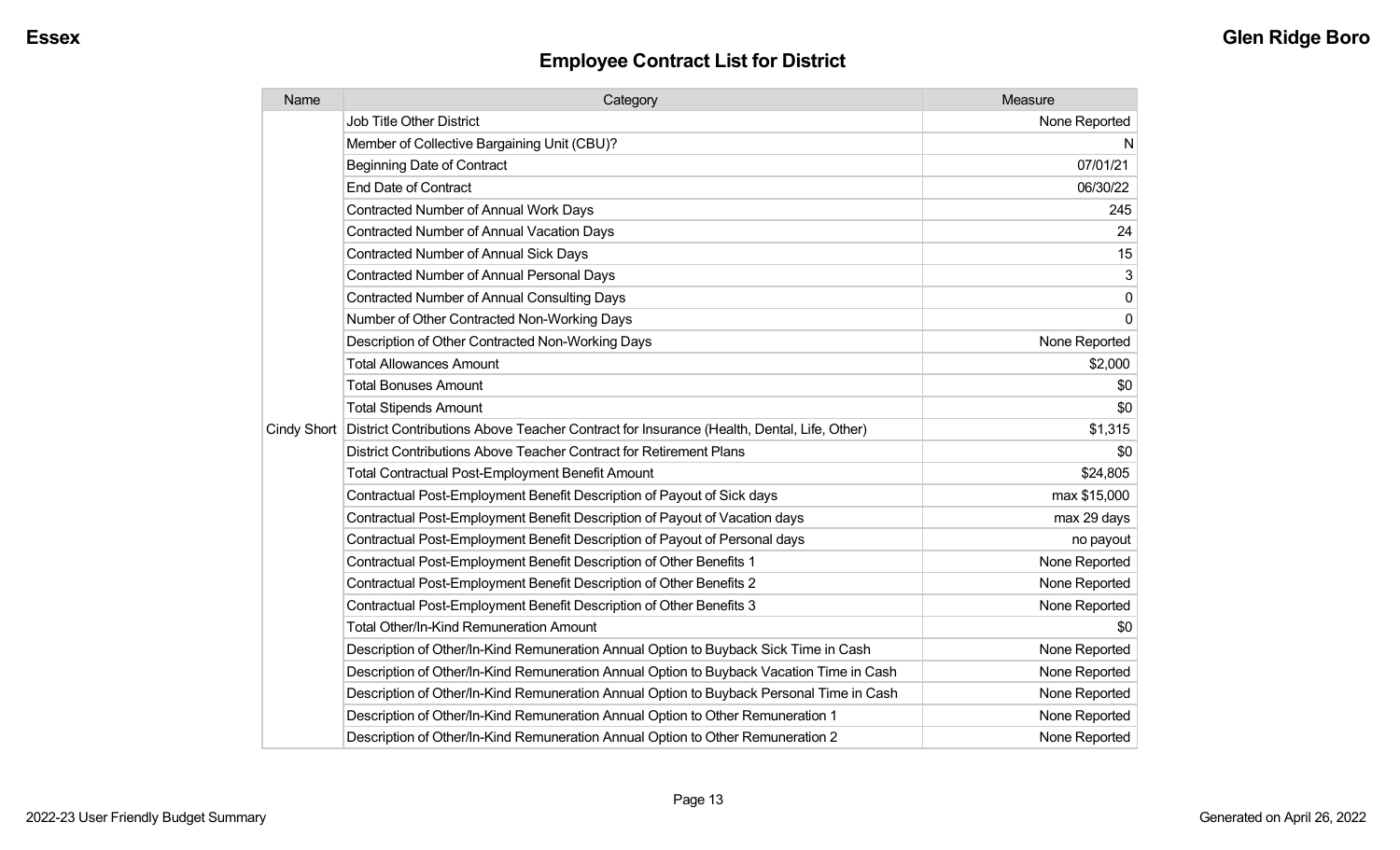| Name                 | Category                                                                                  | Measure                         |
|----------------------|-------------------------------------------------------------------------------------------|---------------------------------|
|                      | Description of Other/In-Kind Remuneration Annual Option to Other Remuneration 3           | None Reported                   |
| <b>Cindy Short</b>   | <b>Additional Comment 1</b>                                                               | None Reported                   |
|                      | <b>Additional Comment 2</b>                                                               | None Reported                   |
|                      | <b>Additional Comment 3</b>                                                               | None Reported                   |
|                      | Job Title                                                                                 | Superintendent                  |
|                      | Job Title II                                                                              | None Reported                   |
|                      | <b>Base Annual Salary Amount</b>                                                          | \$210,921                       |
|                      | Full-Time Equivalent (FTE)                                                                | 1.0                             |
|                      | Shared with Another District?                                                             | N                               |
|                      | <b>Shared County</b>                                                                      | None Reported                   |
|                      | <b>Shared District</b>                                                                    | None Reported                   |
|                      | <b>Job Title Other District</b>                                                           | None Reported                   |
|                      | Member of Collective Bargaining Unit (CBU)?                                               | N                               |
|                      | <b>Beginning Date of Contract</b>                                                         | 07/01/19                        |
|                      | <b>End Date of Contract</b>                                                               | 06/30/22                        |
|                      | <b>Contracted Number of Annual Work Days</b>                                              | 245                             |
| <b>Dirk Phillips</b> | <b>Contracted Number of Annual Vacation Days</b>                                          | 30                              |
|                      | Contracted Number of Annual Sick Days                                                     | 15                              |
|                      | <b>Contracted Number of Annual Personal Days</b>                                          | 4                               |
|                      | <b>Contracted Number of Annual Consulting Days</b>                                        | $\mathbf 0$                     |
|                      | Number of Other Contracted Non-Working Days                                               | $\Omega$                        |
|                      | Description of Other Contracted Non-Working Days                                          | None Reported                   |
|                      | <b>Total Allowances Amount</b>                                                            | \$21,600                        |
|                      | <b>Total Bonuses Amount</b>                                                               | \$0                             |
|                      | <b>Total Stipends Amount</b>                                                              | \$0                             |
|                      | District Contributions Above Teacher Contract for Insurance (Health, Dental, Life, Other) | \$4,195                         |
|                      | District Contributions Above Teacher Contract for Retirement Plans                        | \$0                             |
|                      | <b>Total Contractual Post-Employment Benefit Amount</b>                                   | \$71,607                        |
|                      | Contractual Post-Employment Benefit Description of Payout of Sick days                    | accumulated days as of 6/7/2007 |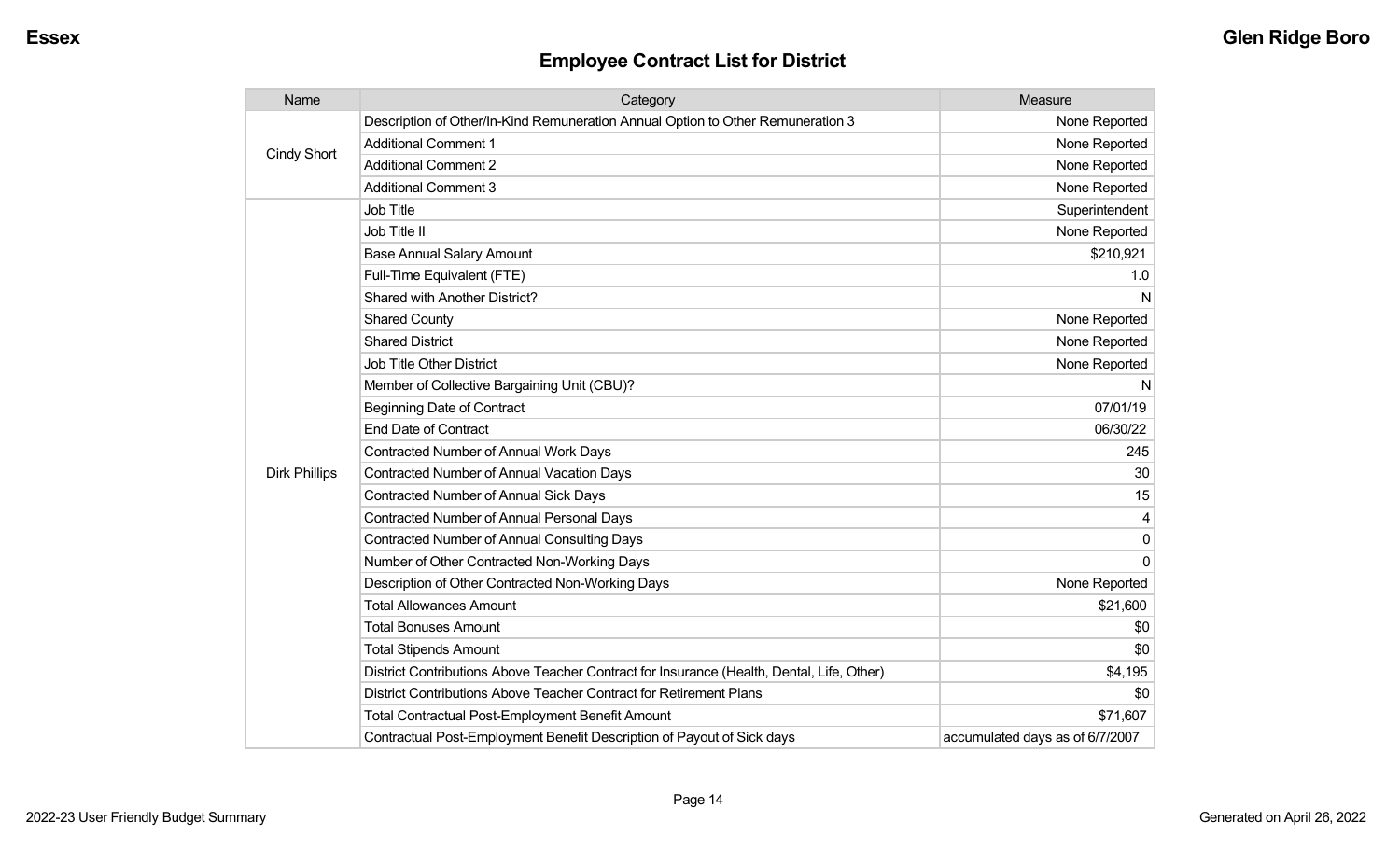| Name                 | Category                                                                                 | Measure                         |
|----------------------|------------------------------------------------------------------------------------------|---------------------------------|
|                      | Contractual Post-Employment Benefit Description of Payout of Vacation days               | not to exceed 60 unused days    |
|                      | Contractual Post-Employment Benefit Description of Payout of Personal days               | no payout                       |
|                      | Contractual Post-Employment Benefit Description of Other Benefits 1                      | None Reported                   |
|                      | Contractual Post-Employment Benefit Description of Other Benefits 2                      | None Reported                   |
|                      | Contractual Post-Employment Benefit Description of Other Benefits 3                      | None Reported                   |
|                      | <b>Total Other/In-Kind Remuneration Amount</b>                                           | \$0                             |
|                      | Description of Other/In-Kind Remuneration Annual Option to Buyback Sick Time in Cash     | None Reported                   |
| <b>Dirk Phillips</b> | Description of Other/In-Kind Remuneration Annual Option to Buyback Vacation Time in Cash | None Reported                   |
|                      | Description of Other/In-Kind Remuneration Annual Option to Buyback Personal Time in Cash | None Reported                   |
|                      | Description of Other/In-Kind Remuneration Annual Option to Other Remuneration 1          | None Reported                   |
|                      | Description of Other/In-Kind Remuneration Annual Option to Other Remuneration 2          | None Reported                   |
|                      | Description of Other/In-Kind Remuneration Annual Option to Other Remuneration 3          | None Reported                   |
|                      | <b>Additional Comment 1</b>                                                              | None Reported                   |
|                      | <b>Additional Comment 2</b>                                                              | None Reported                   |
|                      | <b>Additional Comment 3</b>                                                              | None Reported                   |
|                      | Job Title                                                                                | <b>Administrative Assistant</b> |
|                      | Job Title II                                                                             | None Reported                   |
|                      | <b>Base Annual Salary Amount</b>                                                         | \$82,597                        |
|                      | Full-Time Equivalent (FTE)                                                               | 1.0                             |
|                      | Shared with Another District?                                                            | N                               |
|                      | <b>Shared County</b>                                                                     | None Reported                   |
|                      | <b>Shared District</b>                                                                   | None Reported                   |
| Glory Santangelo     | Job Title Other District                                                                 | None Reported                   |
|                      | Member of Collective Bargaining Unit (CBU)?                                              | N                               |
|                      | <b>Beginning Date of Contract</b>                                                        | 07/01/21                        |
|                      | <b>End Date of Contract</b>                                                              | 06/30/22                        |
|                      | Contracted Number of Annual Work Days                                                    | 245                             |
|                      | <b>Contracted Number of Annual Vacation Days</b>                                         | 24                              |
|                      | <b>Contracted Number of Annual Sick Days</b>                                             | 15                              |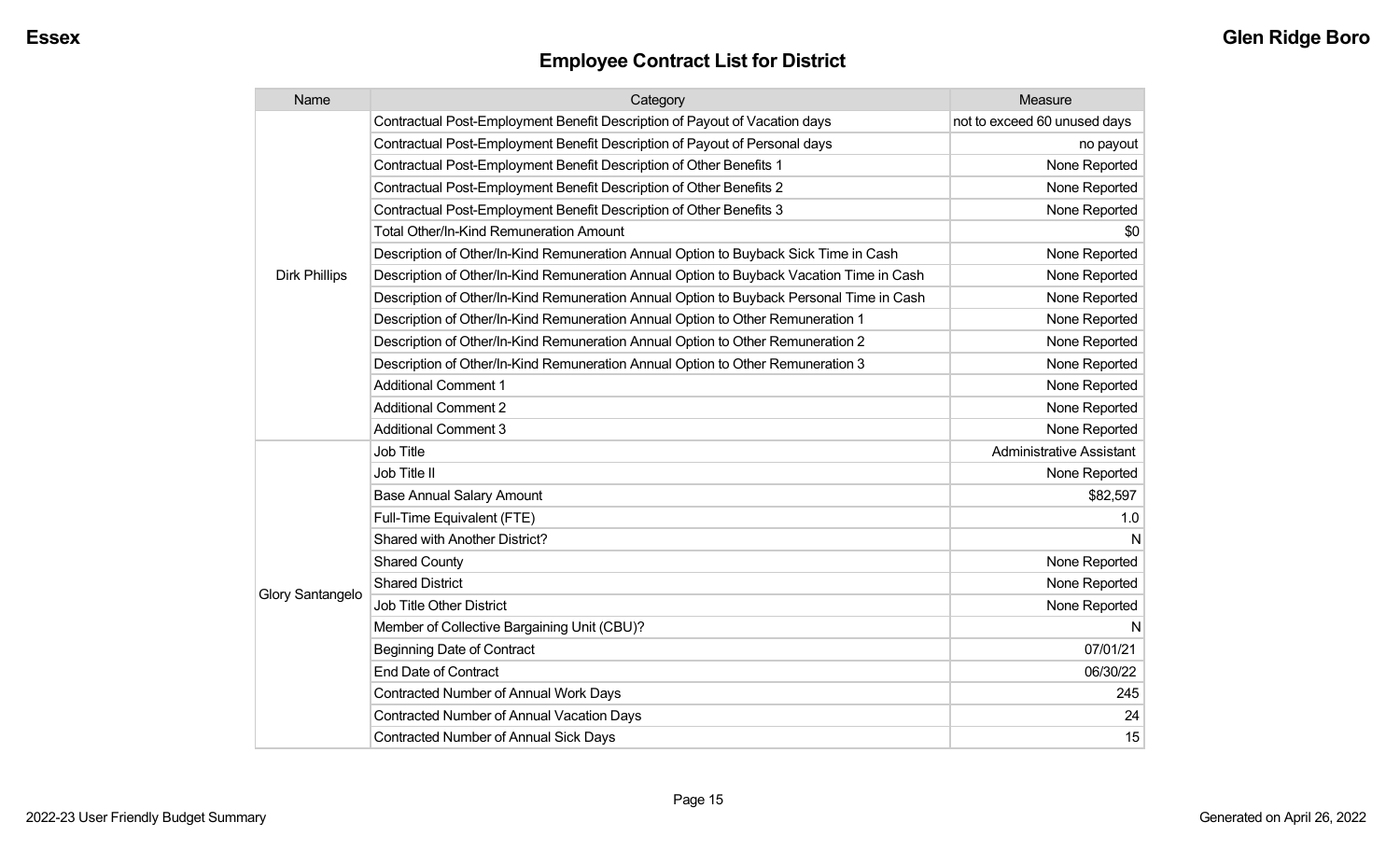| Name             | Category                                                                                  | Measure        |
|------------------|-------------------------------------------------------------------------------------------|----------------|
|                  | Contracted Number of Annual Personal Days                                                 | 3 <sup>1</sup> |
|                  | <b>Contracted Number of Annual Consulting Days</b>                                        | $\mathbf 0$    |
|                  | Number of Other Contracted Non-Working Days                                               | 0              |
|                  | Description of Other Contracted Non-Working Days                                          | None Reported  |
|                  | <b>Total Allowances Amount</b>                                                            | \$2,000        |
|                  | <b>Total Bonuses Amount</b>                                                               | \$0            |
|                  | <b>Total Stipends Amount</b>                                                              | \$0            |
|                  | District Contributions Above Teacher Contract for Insurance (Health, Dental, Life, Other) | \$4,255        |
|                  | District Contributions Above Teacher Contract for Retirement Plans                        | \$0            |
|                  | <b>Total Contractual Post-Employment Benefit Amount</b>                                   | \$24,980       |
|                  | Contractual Post-Employment Benefit Description of Payout of Sick days                    | \$15,000 max   |
|                  | Contractual Post-Employment Benefit Description of Payout of Vacation days                | max 29 days    |
|                  | Contractual Post-Employment Benefit Description of Payout of Personal days                | nopayout       |
| Glory Santangelo | Contractual Post-Employment Benefit Description of Other Benefits 1                       | None Reported  |
|                  | Contractual Post-Employment Benefit Description of Other Benefits 2                       | None Reported  |
|                  | Contractual Post-Employment Benefit Description of Other Benefits 3                       | None Reported  |
|                  | <b>Total Other/In-Kind Remuneration Amount</b>                                            | \$0            |
|                  | Description of Other/In-Kind Remuneration Annual Option to Buyback Sick Time in Cash      | None Reported  |
|                  | Description of Other/In-Kind Remuneration Annual Option to Buyback Vacation Time in Cash  | None Reported  |
|                  | Description of Other/In-Kind Remuneration Annual Option to Buyback Personal Time in Cash  | None Reported  |
|                  | Description of Other/In-Kind Remuneration Annual Option to Other Remuneration 1           | None Reported  |
|                  | Description of Other/In-Kind Remuneration Annual Option to Other Remuneration 2           | None Reported  |
|                  | Description of Other/In-Kind Remuneration Annual Option to Other Remuneration 3           | None Reported  |
|                  | <b>Additional Comment 1</b>                                                               | None Reported  |
|                  | <b>Additional Comment 2</b>                                                               | None Reported  |
|                  | <b>Additional Comment 3</b>                                                               | None Reported  |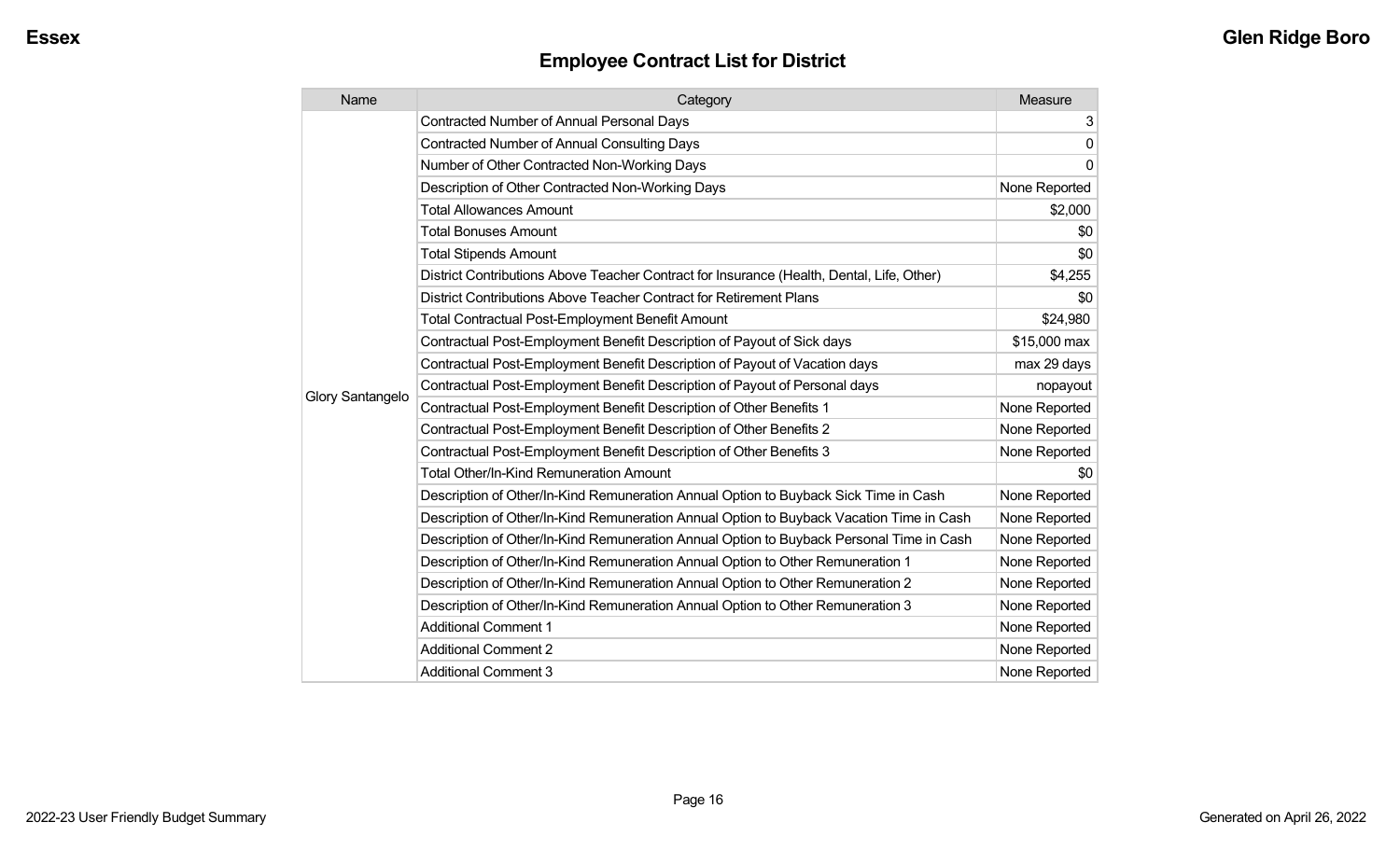| Name       | Category                                                                                  | Measure       |
|------------|-------------------------------------------------------------------------------------------|---------------|
|            | <b>Job Title</b>                                                                          | Secretary     |
|            | Job Title II                                                                              | None Reported |
|            | <b>Base Annual Salary Amount</b>                                                          | \$88,410      |
|            | Full-Time Equivalent (FTE)                                                                | 1.0           |
|            | <b>Shared with Another District?</b>                                                      | N             |
|            | <b>Shared County</b>                                                                      | None Reported |
|            | <b>Shared District</b>                                                                    | None Reported |
|            | <b>Job Title Other District</b>                                                           | None Reported |
|            | Member of Collective Bargaining Unit (CBU)?                                               | N             |
|            | <b>Beginning Date of Contract</b>                                                         | 07/01/21      |
|            | <b>End Date of Contract</b>                                                               | 06/30/22      |
|            | <b>Contracted Number of Annual Work Days</b>                                              | 245           |
|            | <b>Contracted Number of Annual Vacation Days</b>                                          | 24            |
|            | <b>Contracted Number of Annual Sick Days</b>                                              | 15            |
| Louise Cox | Contracted Number of Annual Personal Days                                                 | 3             |
|            | <b>Contracted Number of Annual Consulting Days</b>                                        | 0             |
|            | Number of Other Contracted Non-Working Days                                               | $\Omega$      |
|            | Description of Other Contracted Non-Working Days                                          | None Reported |
|            | <b>Total Allowances Amount</b>                                                            | \$2,000       |
|            | <b>Total Bonuses Amount</b>                                                               | \$1,550       |
|            | <b>Total Stipends Amount</b>                                                              | \$0           |
|            | District Contributions Above Teacher Contract for Insurance (Health, Dental, Life, Other) | \$4,255       |
|            | District Contributions Above Teacher Contract for Retirement Plans                        | \$0           |
|            | <b>Total Contractual Post-Employment Benefit Amount</b>                                   | \$25,682      |
|            | Contractual Post-Employment Benefit Description of Payout of Sick days                    | max \$15,000  |
|            | Contractual Post-Employment Benefit Description of Payout of Vacation days                | max 29        |
|            | Contractual Post-Employment Benefit Description of Payout of Personal days                | no payout     |
|            | Contractual Post-Employment Benefit Description of Other Benefits 1                       | None Reported |
|            | Contractual Post-Employment Benefit Description of Other Benefits 2                       | None Reported |